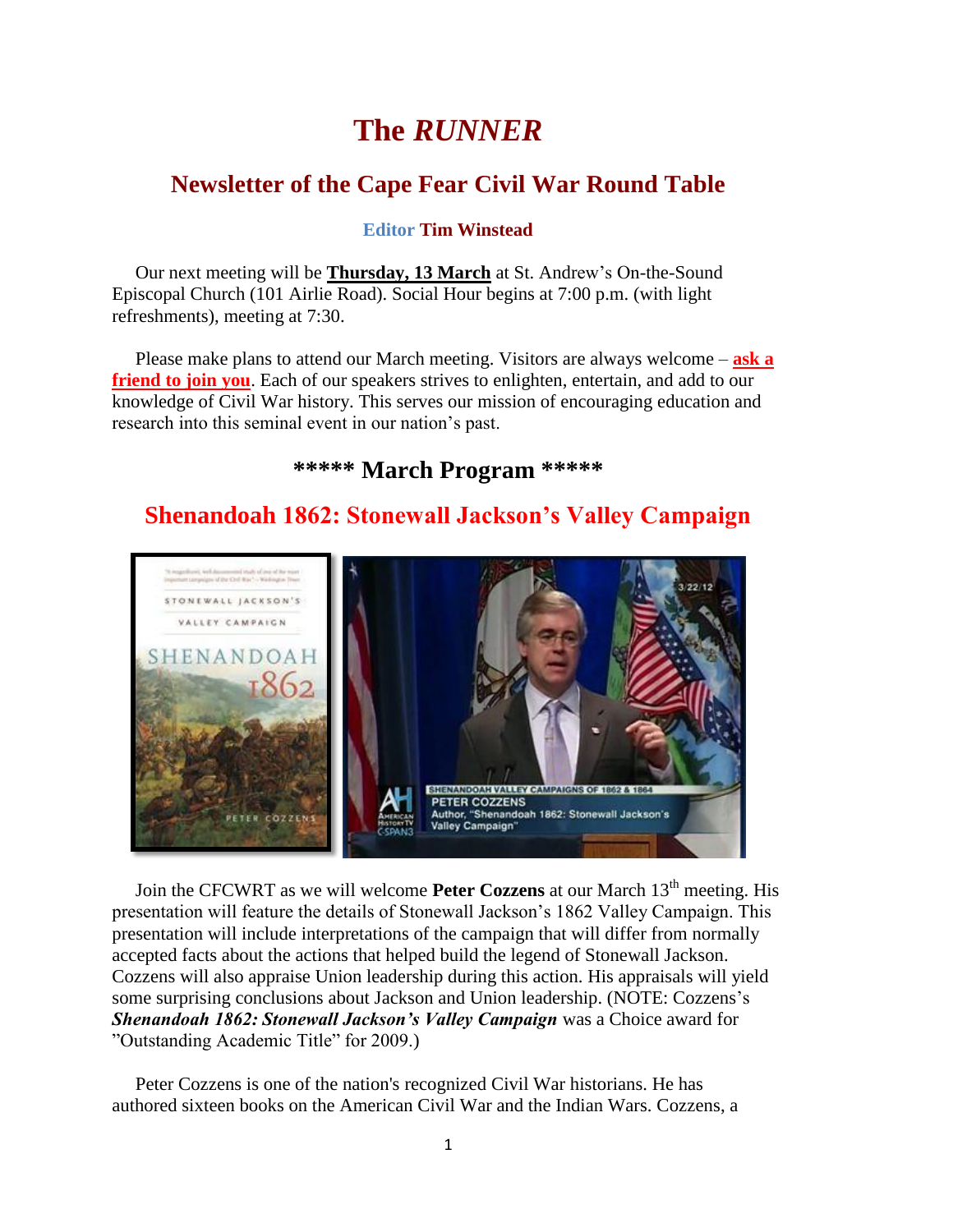native of Wheaton, Illinois, also is a retired Foreign Service Officer, U. S. Department of State.

 After graduating from Knox College (Illinois) with a degree in International Relations, he served for four years with U.S. Army military intelligence, rising to the rank of Captain, and then entered the U.S. Foreign Service in 1984.He also received an Alumni Achievement award from his alma mater Knox College, from which he graduated summa cum laude. In 2002 Cozzens received the American Foreign Service Association's highest award, given annually to one Foreign Service Officer for exemplary moral courage, integrity, and creative dissent.

 Cozzens is a member of the Advisory Council of the Lincoln Prize. He is at work on a narrative history of the Indian Wars of the American West, 1866-1890, to be published by Alfred A. Knopf in 2015.

**Editor**

**\*\*\*\*\* Raffle Winners \*\*\*\*\***

#### **Raffle Master: Ed Gibson**

If you have books, prints, or other items that you would like to donate to the CFCWRT Raffle, contact Ed Gibson [\(egibson759@aol.com\)](mailto:egibson759@aol.com) before our next meeting. The raffle is one of the components which allow the CFCWRT to fund our activities and our speakers. Please take part in our raffles by contributing items to the raffle or purchasing tickets.

**Douglas Grove** - Print: *Baptism of Fire*, Brian Kraus

**Ed Gibson**: *Illustrated Gettysburg Reader*



**Rod Gragg with** *The Illustrated Gettysburg Reader*

**Gehrig Spencer** - *Forged in Faith*

**Jim Gannon** - *Confederate Goliath*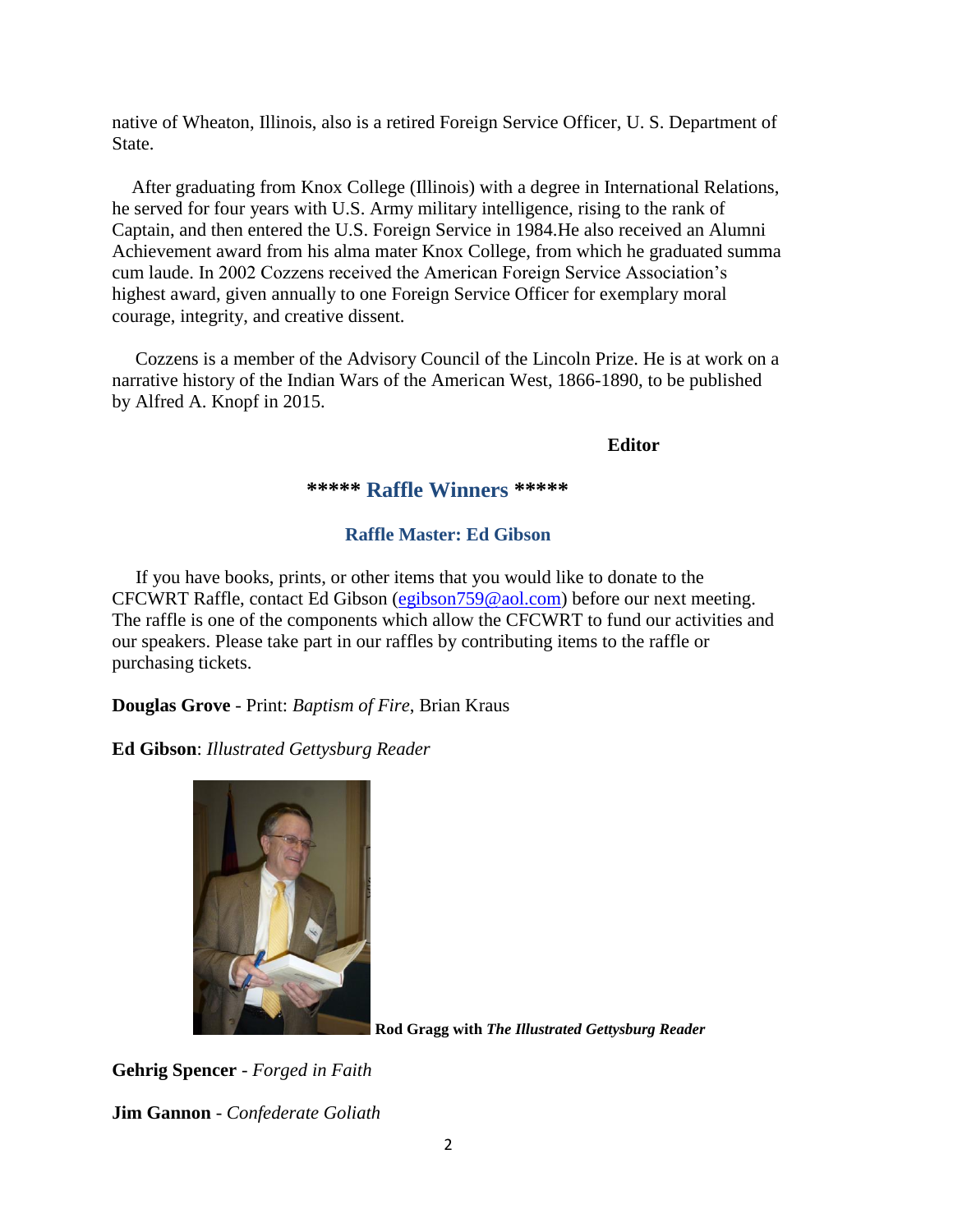**Margorie George** - *Confederate Goliath*

**Becky Sawyer** - Civil War Trust Calendar

**Martha Watson** - Print: *First Shot*, Brian Kraus

**Mike Powell** - *Civil War Battlefields 2*-DVD Set

**Margarett Gannon** - Print: *Ft. Fisher*

### **\*\*\*\*\* Trivia Questions for March \*\*\*\*\***

**1 – Who was Jackson's indefatigable chief quartermaster?** 

**2 – What were the goals of Stonewall Jackson and his army during the Shenandoah Valley campaign?**

**3 – The 1st Minnesota gained lasting honor for their actions on Cemetery Ridge on July 2nd. What were these actions?** 

**4 - Who was instrumental in selecting Joshua Chamberlain to receive the Confederate surrender at Appomattox?** 



\*\*\*\*\* **Member News & Activities** \*\*\*\*\*

*Robert E. Lee*

 If you have member news or news about Civil War events that you think would be of interest to CFCWRT membership, send me an email with the details. Thanks.

**1 -** Long-time member **Ann Hertzler** passed away on 6 February 2014. Failing health had kept Ann from attending meetings these past few years but she maintained contact and kept reminding us that she wanted to remain on our "mailing list" as she valued the contact and enjoyed reading of Round Table activities.

 Members will remember Ann, who earned her PhD in nutrition from Cornell and taught the subject at Virginia Tech, as one who led a very interesting discussion on Civil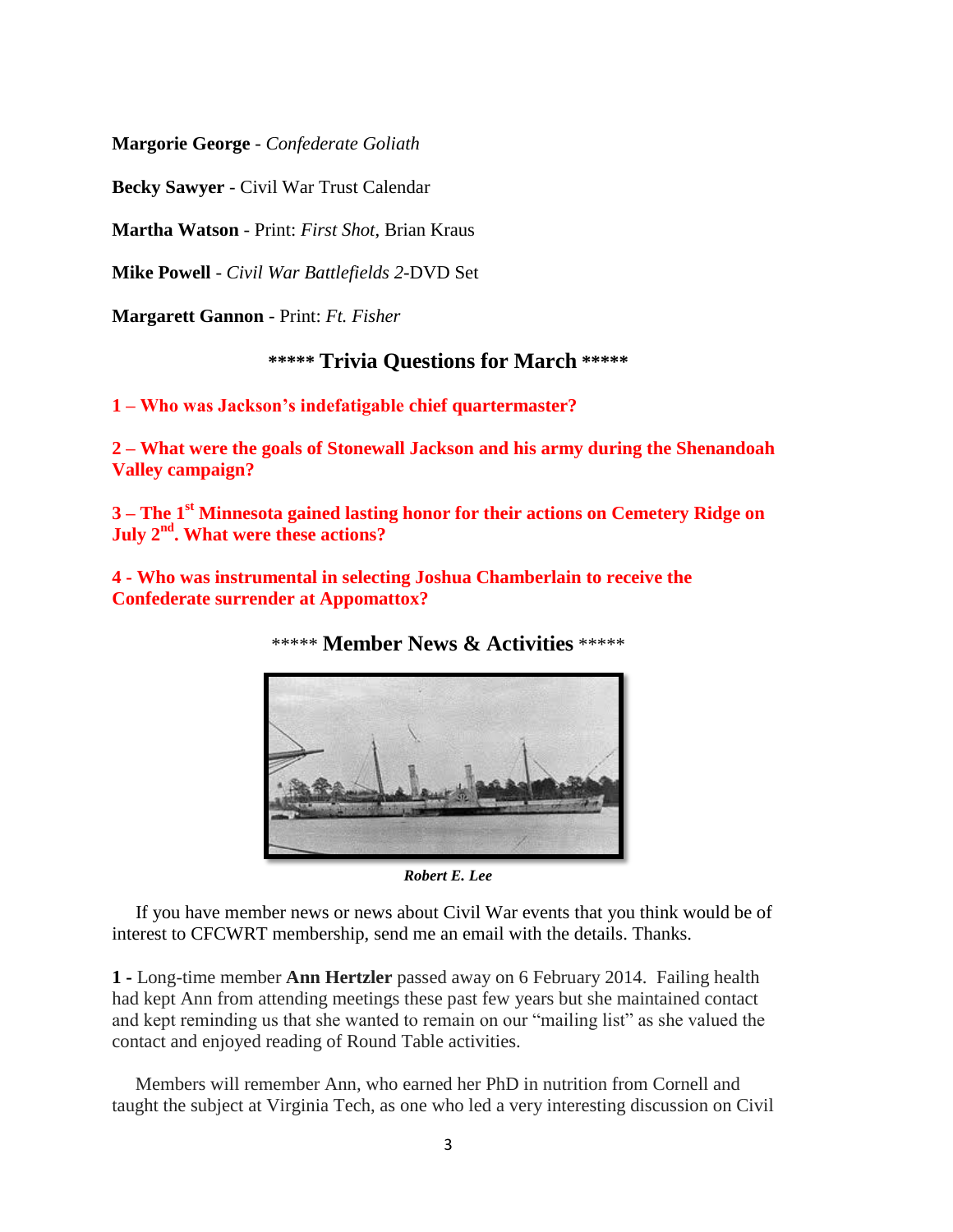War food and related nutrition (or lack thereof) several years ago. For years, Ann traveled with the Round Table on battlefield tours, always assisting in the distribution of the boxed lunch, related rations and beverage. Ann Hertzler has been and will continue to be missed.



**Battle of Bentonville** 

**2 - March 15, 16: 149th Anniversary: "Forced to Fight"** - Saturday, Sunday 10 am - 4 pm. Bentonville's 149th Anniversary program will bring the realities of war home to North Carolina. The Civil War is not going well for the Confederacy. The draft has been called out, again. Costumed living historians will portray raw conscripts being trained for war. Artillery and civilian demonstrations will also be on display. Visitors will also be given a chance to learn the period manual of arms that was used by the common infantry soldier.

**3 – Medal of Honor Commemoration Program** at Fort Fisher March 22, 2014 – Details at of event to be posted at either<http://www.friendsoffortfisher.com/calendar.html> or<http://www.nchistoricsites.org/fisher/>

**4 –** The **Brunswick Civil War Round Table** will meet on **Tuesday**, **March 4th**  registration and refreshments: 6:30pm. Program will begin at 7:00pm. They will meet at the **Trinity Methodist Church,** 209 E. Nash Street..

**Craig L. Symonds**, Professor Emeritus of History at the U.S. Naval Academy. will speak about "**The Civil War at Sea.**"

### **\*\*\*\*\* March 1864 \*\*\*\*\***

During March 1864, General Sherman finalized his plan to march on Atlanta.

March  $1<sup>st</sup>$ : The cavalry raid on Richmond started to go badly wrong. Having ridden for 36 hours, both men and horses were exhausted. The Confederate defenders had known about the raid and had prepared accordingly. An experienced cavalry unit from Lee's Army of Northern Virginia was brought in to Richmond and chased the Unionist cavalry force out of the city. By the time the raid formally ended the Unionists had lost 340 men and 500 horses. It was a propaganda coup for the South and should have been a disaster for the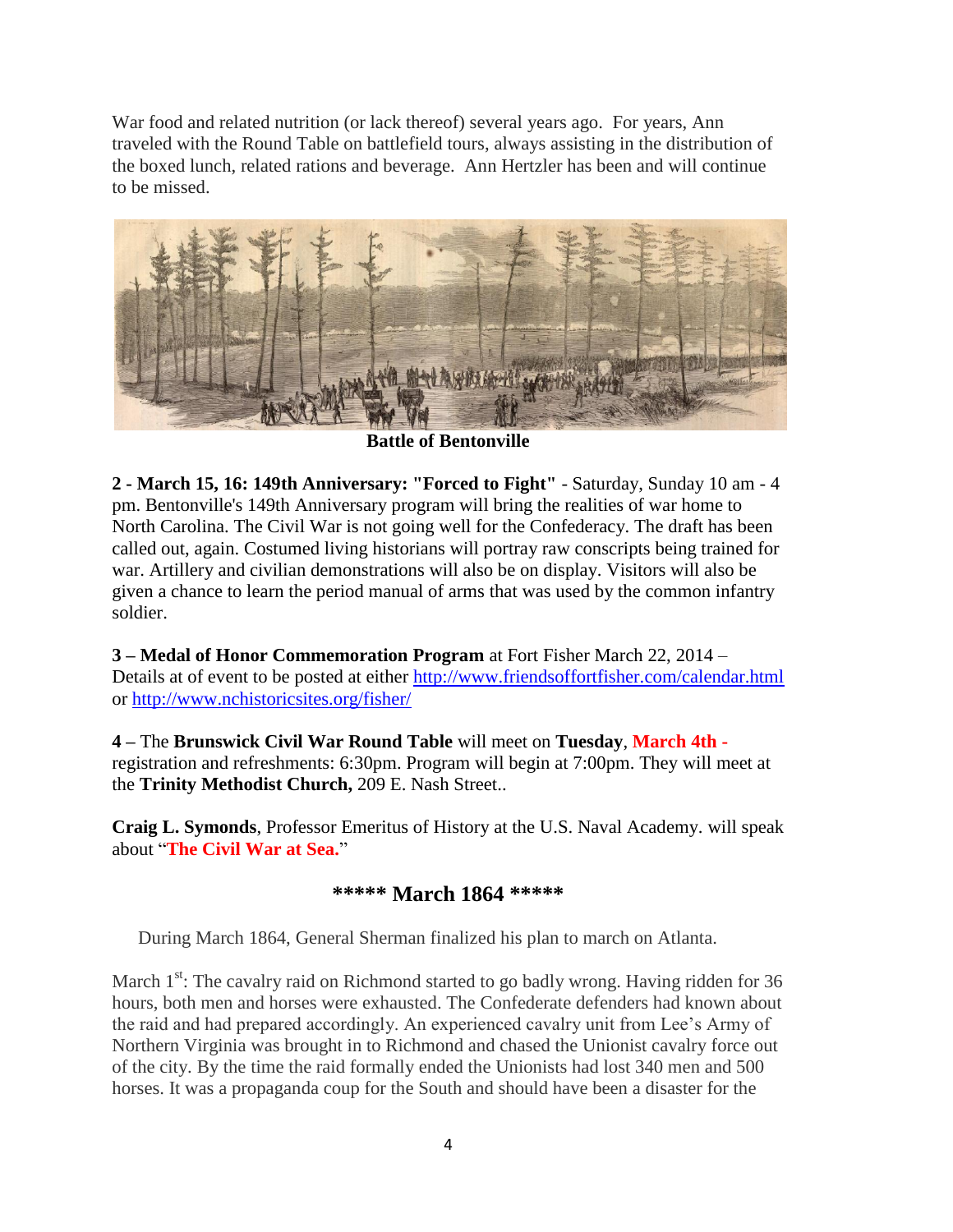North but the raid was sold as a success as it concentrated on the dilapidated state of the Confederate capital – as witnessed by those on the raid.

March  $2<sup>nd</sup>$ : Grant was formally promoted to lieutenant general and assumed the title General-in-Chief of the Army of the United States.

March  $9<sup>th</sup>$ : Grant received his new command in a ceremony attended by the whole Cabinet. Many politicians expected him to work out of Washington. Therefore, there was much surprise when Grant announced that he was going to set up his command in the field with the Army of the Potomac. While a number of politicians in Washington had tried to get Lincoln to dismiss Meade, commander of the Army of the Potomac, Grant expressed his full confidence in his leadership.

March  $17<sup>th</sup>$ : Grant, observing a request from Halleck, relieved the general of his command and appointed him chief-of-staff. Grant announced that the Union's military headquarters would be with the Army of the Potomac. Grant made the destruction of the Army of Northern Virginia his primary aim.

March  $18<sup>th</sup>$ : Sherman was given formal command of the Military Division of the Mississippi.

March  $27<sup>th</sup>$ : Sherman, in Vicksburg, was making hard and fast plans for his campaign against Atlanta. These included calling in Union troops from elsewhere such as A J Smith's corps from Alexandria, Louisiana.

Source:<http://www.historylearningsite.co.uk/march-1864-civil-war.htm> (accessed February 14, 2014).

### **\*\*\*\*\* February Program \*\*\*\*\***

# **The Illustrated Gettysburg Reader: An Eyewitness History of the Greatest Civil War Battle**



**"The Angle" – Bill Dowling**

 **Rod Gragg** began his discussion of Gettysburg with the actions between Union cavalry and Confederate infantry on the hills west of the town on July 1, 1863. His discussion of the battle ended with the failure of the Pickett-Pettigrew-Trimble grand assault on the center of the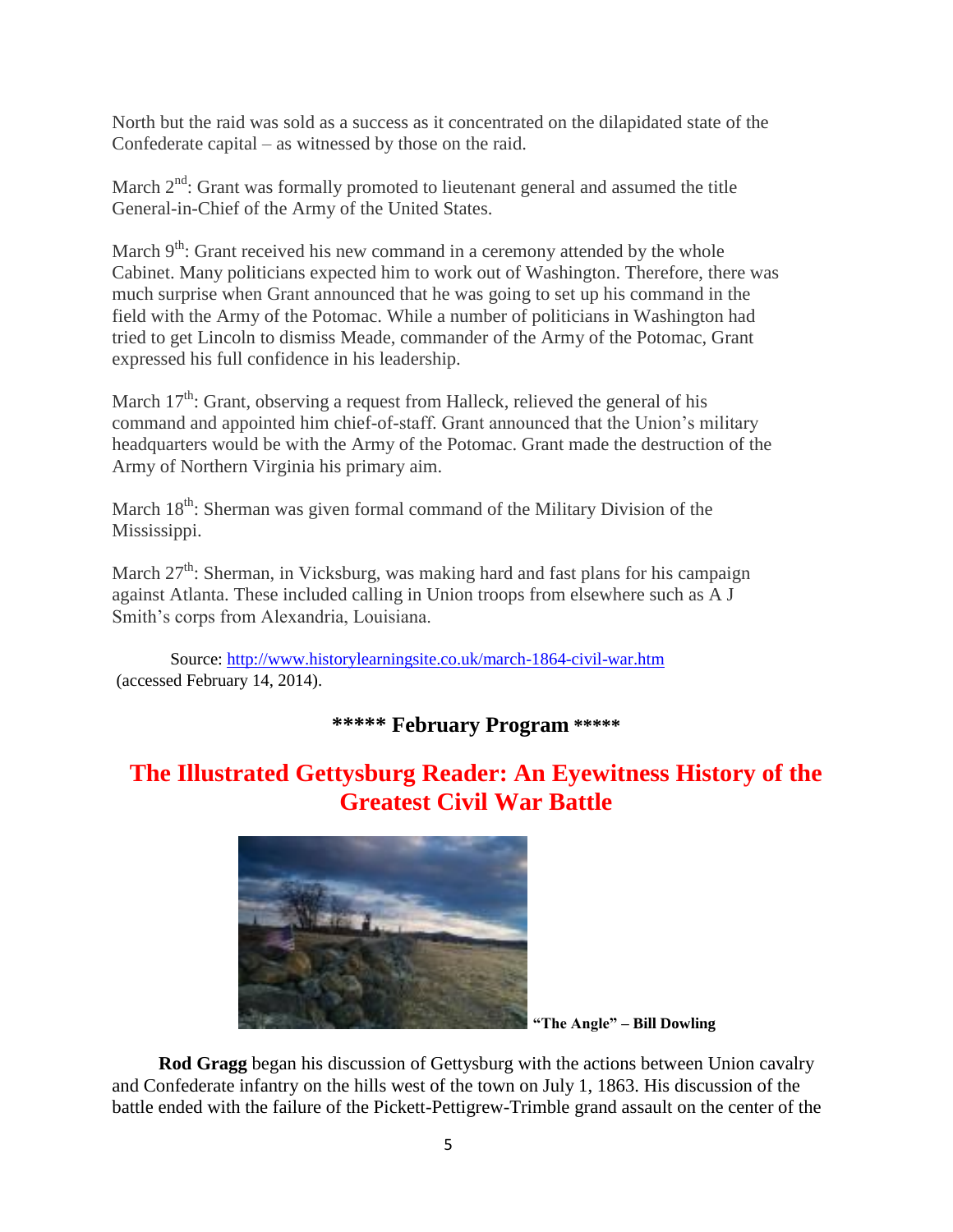Union line on July 3, 1863. Between that beginning and end, Gragg shared many eyewitness accounts of the grand, but tragic, events that occurred over the three days that determined whether Southern Independence would be gained or the Union would be maintained.

 Gragg took readings from his book that followed Lee, Meade, Chamberlain, Oates, and numerous other officers as well as many soldiers who lived through those days. As these eyewitnesses wrote of their experiences, it was evident that there was little romance in war. There was bravery, there were desperate moments that were altered by individual efforts, there was suffering of unimaginable extent, and there was death. These survivors, these eyewitnesses, portrayed events, in many cases years after the war, with a grudging admiration for those enemies that fought at Gettysburg in July 1863.

 Rod concluded his presentation with an explanation of what made the American Civil War so very different than civil wars that had forever led to bitterness between winners and losers. His explanation can best be understood by the actions taken by Joshua Lawrence Chamberlain and acknowledged by John Brown Gordon at Appomattox on April 12, 1865. A salute of honor by the victors and a returned acknowledgement by the defeated did not complete reconciliation, but it was a start for a long process that did heal many of the wounds of that conflict.



**Editor**

### **\*\*\*\*\* Trivia Questions for March \*\*\*\*\***

#### **1 – Who was Jackson's indefatigable chief quartermaster?**

**Major John Alexander Harman** was to gain some renown as Jackson's quartermaster. Prewar, Harman was a jack-of-many-trades: a butcher, Texas Ranger, farmer, newspaper editor, and stage line operator. When the war began, Harman was a captain of a Virginia Militia company. He became a member of Jackson's staff at Harpers Ferry during May 1861.

 Jackson was a hard taskmaster. He drove himself and his men to the limits of endurance. His traits both won victories and battlefield failings. At various times, Jackson's extreme state of exhaustion led to incidents involving many of his officers and men.

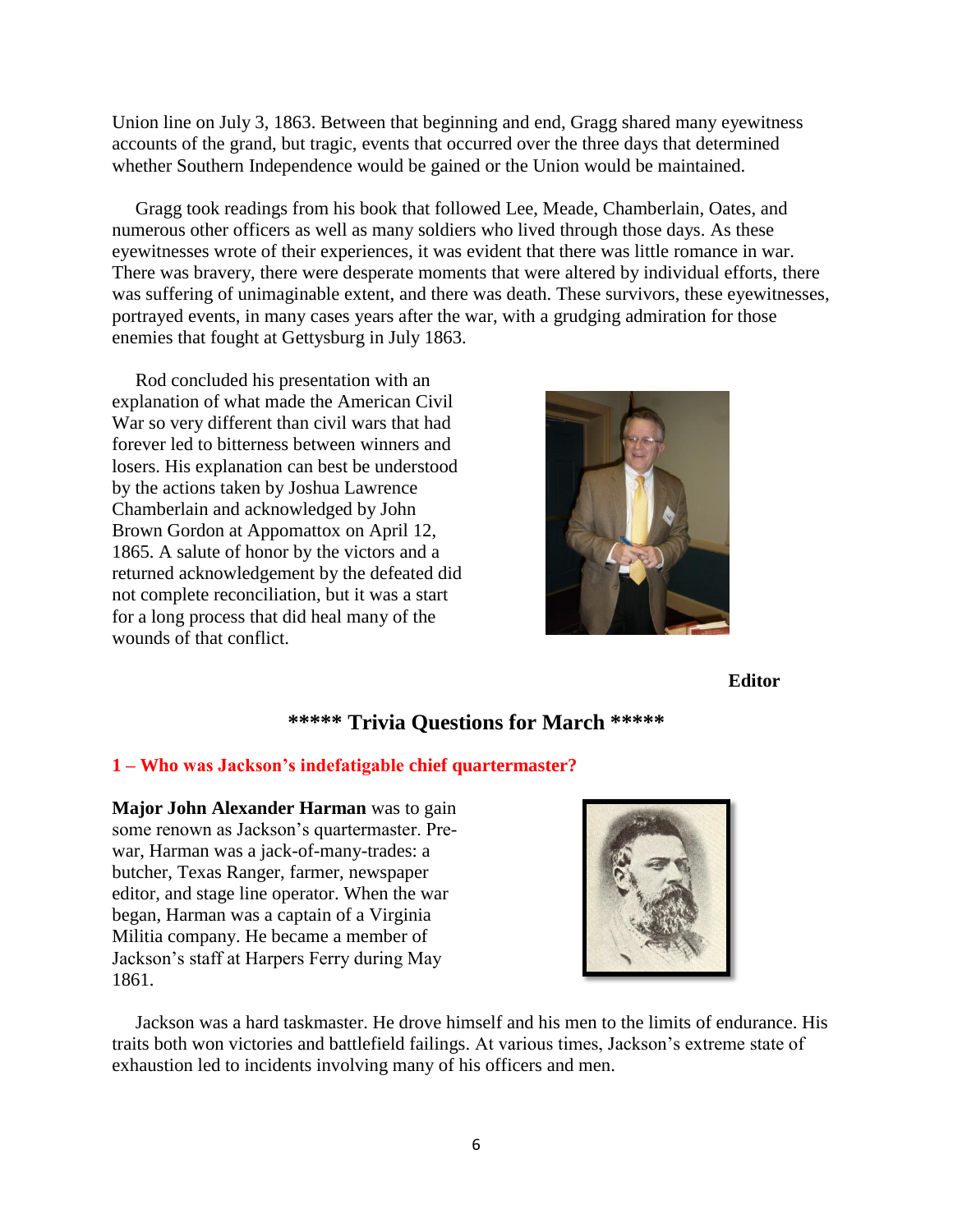During the Valley Campaign, Jackson ordered Harman to collect arms that lay upon the field after an engagement. Harman remarked, after the collection was completed, that many of the weapons appeared to be left by Confederate troops.

 ….. Jackson flew into a rage and told Harman that he wanted to hear no more talk of Southerners abandoning their arms. Harman stormed from Jackson's tent and returned with a letter of resignation. "Jackson's mysterious ways are unbearable," he told his brother. "He is a hard master to serve and nothing but a mean-spirited man can remain long with him. God be with us all." The next day Jackson apologized, and Harman stayed on.

 Possibly the most well known story about Harman came from the recollections of General John Imboden and concerned an incident as the Confederate army crossed the Potomac River during the Sharpsburg Campaign.

 I never knew him (Jackson) to let profanity pass without a rebuke but once. The incident was reported to me by the chief actor in it, Major John A. Harman, who was Jackson's chief quartermaster, and a man of extraordinary qualifications. It happened at Edwards Ferry, on the Potomac, when our army was crossing into Maryland in the Antietam campaign. Major-General D. H. Hill's division was crossing, when Jackson rode up, and found the ford completely blocked with Hill's wagon-train. He spoke sharply to Hill (who was his brother-in-law, they having married sisters) for allowing such confusion. General Hill replied that he was not a quartermaster, or something that implied it was no part of his business to get tangled wagons out of the river. Jackson instantly put Hill in arrest, and, turning to Major Harman, ordered him to clear the ford. Harman dashed in among the wagoners, kicking mules, and (the) apparently inextricable mass of wagons, and, in the voice of a stentor, poured out a volume of oaths that would have excited the admiration of the most scientific mule-driver. The effect was electrical. The drivers were frightened and swore as best they could, but far below the Major's standard. The mules caught the inspiration from a chorus of familiar words, and all at once made a break for the Maryland shore, and in five minutes the ford was cleared. Jackson witnessed and heard it all. Harman rode back to join him, expecting a lecture, and, touching his hat, said: 'The ford is clear, General! There's only one language that will make mules understand on a hot day that they must get out of the water.' The General, smiling, said: 'Thank you, Major,' and dashed into the water at the head of his staff.

Sources: Peter Cozzens, *Shenandoah1862: Stonewall Jackson's Valley Campaign* [Chapel Hill: University of North Carolina Press, 2008], 511. [http://antietam.aotw.org/officers.php?officer\\_id=1056](http://antietam.aotw.org/officers.php?officer_id=1056) (accessed February 20, 2014).

**2 – What were the goals of Stonewall Jackson and his army during the Shenandoah Valley campaign?** As envisioned by first Joseph Johnston and then by Robert E. Lee, Jackson was to detain Union troops in the valley, keep them occupied and unable to reinforce McClellan on the Peninsular. He was also to prevent McDowell's 40,000 troops at Fredericksburg from moving on Richmond from the north. Jackson succeeded by using his small force, never more than 16,000 men, with superior knowledge of the valley and rapid marches to frustrate Union force that numbered between 30,000 and 70,000.

Sources: Peter Cozzens, *Shenandoah1862: Stonewall Jackson's Valley Campaign* [Chapel Hill: University of North Carolina Press, 2008], 1.